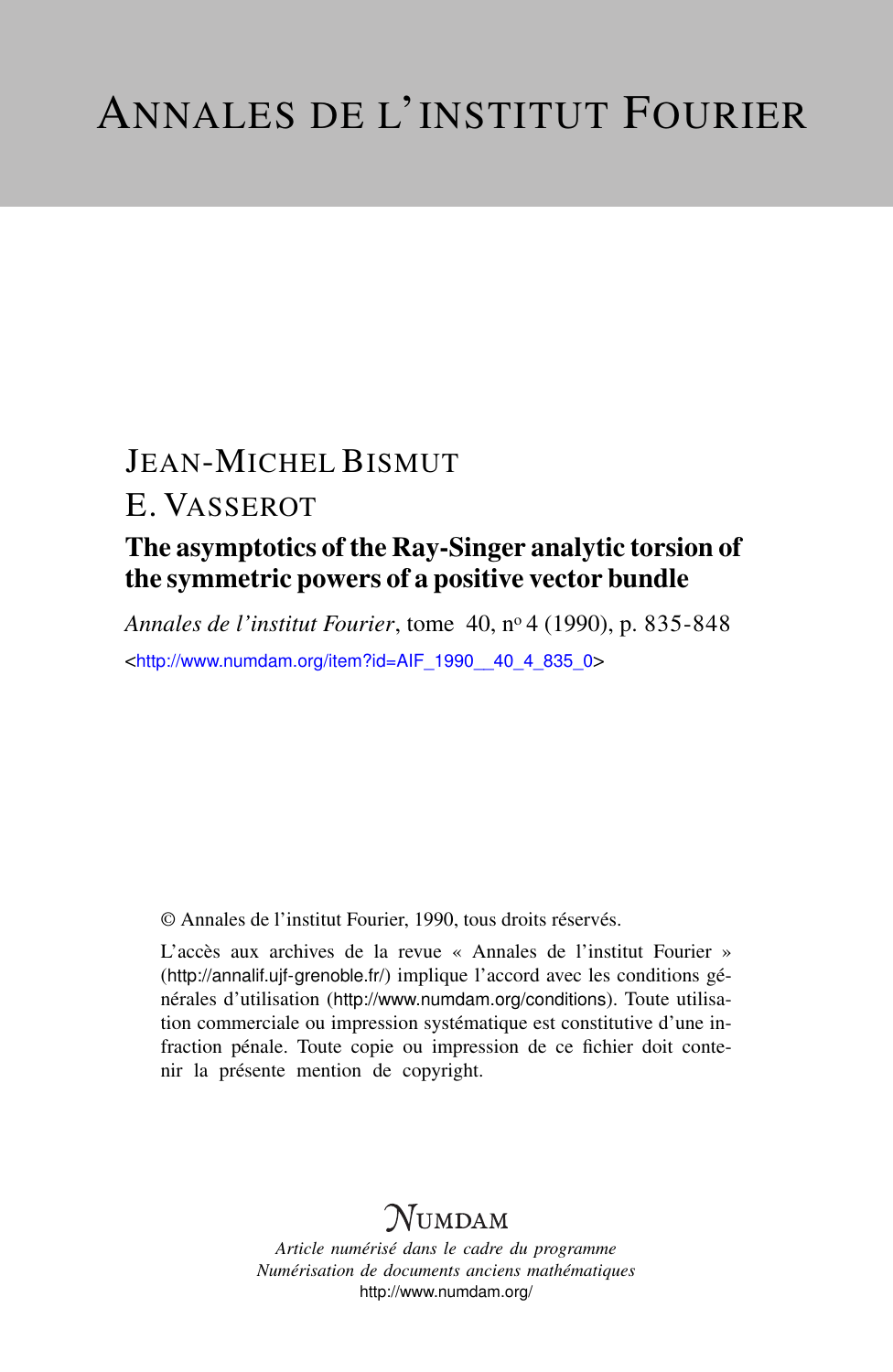Ann. Inst. Fourier, Grenoble **40,** 4 (1990), 835-848.

#### **THE ASYMPTOTICS OF THE RAY-SINGER ANALYTIC TORSION OF THE SYMMETRIC POWERS OF A POSITIVE VECTOR BUNDLE**

#### **by J.-M. BISMUT and E. VASSEROT**

Let X be a compact complex manifold, equipped with a smooth Hermitian metric. Let  $(E, \|\cdot\|_E)$ ,  $(\xi, \|\cdot\|_E)$  be holomorphic Hermitian vector bundles on X. Assume that  $(E, \|\ \|_{E})$  is positive, i.e. if  $L^{E}$  is the curvature of the holomorphic Hermitian connection on  $(E,|| \cdot ||_E)$ . for any  $U \in TX \setminus \{0\}$ ,  $e \in E \setminus \{0\}$ , then  $\langle L^E(U, \overline{U})e, \overline{e} \rangle > 0$ . By  $[K]$  Theorem III 6.19, E is an ample vector bundle on X.

For  $p \in \mathbb{N}$ , let  $S^p(E)$  be the  $p^{\text{th}}$  symmetric tensor power of *E*. Then by a result of Le Potter [LP], [K] Theorem III.6.25, for *p* large enough, and  $q > 0$ ,  $H^q(S^p(E) \otimes \xi) = 0$ . Let  $\tau_p$  be the Ray-Singer analytic torsion of the Dolbeault complex  $\Omega^{(0,\cdot)}(S^p(E)\otimes \xi)$  [RS]. The purpose of this paper is to establish an asymptotic formula for Log  $(\tau_n)$  as  $p \to +\infty$ . This extends an earlier result by ourselves [BV] Theorem 8, in the case where  $E$  is a positive line bundle.

The general strategy is the same as in [BV]. Namely if  $\overline{O}^{X,q}_p$  denotes the Hodge Laplacian acting on  $\Omega^{(0,q)}(S^p(E)\otimes \xi)$ , we first establish in Theorem 1 an asymptotic formula for  $Tr \left[ exp \left( -\frac{L}{n}\overline{Q}_{n}^{X,q} \right) \right]$  as  $p \to +\infty$  $\left[ \exp \left( -\frac{t}{p} \bar{\Box}^{x,q}_{p} \right) \right]$ <br>the lowest eigenvalue In Theorem 8 we prove that if  $\lambda_p^q$  is the lowest eigenvalue of  $\Box_p^{x,q}$ , if  $q > 0$ , as  $p \to +\infty$ ,  $\lambda_n^q$  grows at least like p. The combination of these two results leads us in Theorem 11 to an asymptotic formula for Log  $(\tau_p)$  very much like in [BV].

To establish these intermediary results, we use a trick due to Getzler [Ge] in a different context. In [Ge], Getzler extended a result of Bismut [B2] on the asymptotics of certain heat equation operators, which

*Key-words :* Sheaves and cohomology of sections of holomorphic vector bundles. *A.M.S. Classification :* 32L10.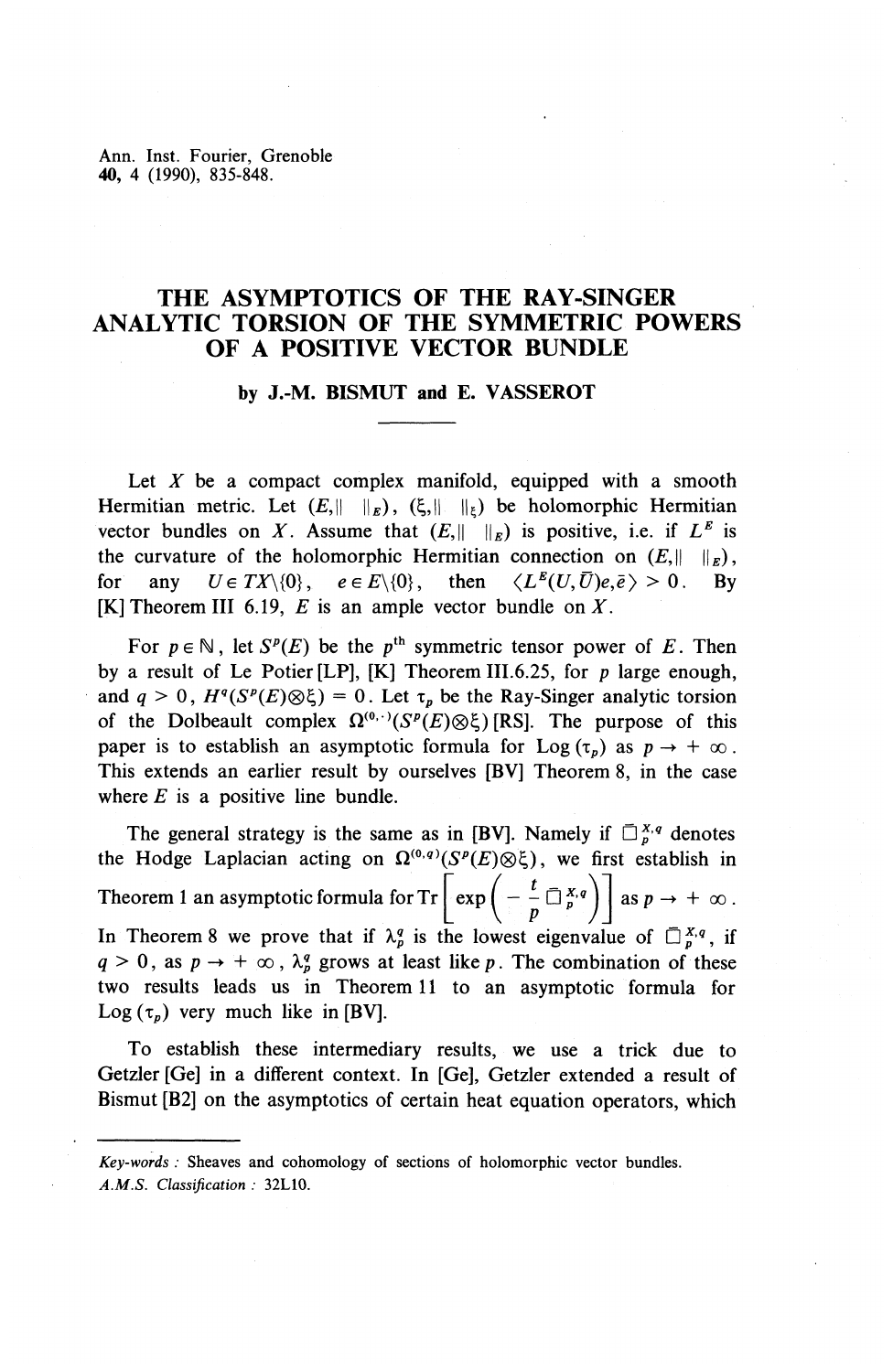#### 836 J.-M. BISMUT AND E. VASSEROT

is valid for line bundles, to vector bundles, associated with representations of the structure group with weight  $p\lambda$  as  $p \rightarrow +\infty$ . Here if  $\mu$  is the dual of the universal line bundle on  $P(E^*)$ , we consider  $S^p(E)$  as the direct image of  $\mu^{\otimes p}$  by the map  $\pi : \mathbb{P}(E^*) \to X$ . We then use Getzler's direct image of  $\mu^{\otimes p}$  by the map  $\pi : \mathbb{P}(E^*) \to X$ . We then use Getzler's trick to lift our initial problem to a corresponding problem on the line bundle  $\mu^{\otimes p}$  on  $\mathbb{P}(E^*)$ , to which the techniques of [BV] can be applied.

Our paper is organized as follows. In  $\S 1$ , we introduce our main assumptions and notation. In  $\S 2$ , we calculate the asymptotics of  $Tr \left[ exp \left( -\frac{t}{n} \Box_p^{x,q} \right) \right]$  as  $p \to \infty$ . Finally in § 3, we establish our main  $\lfloor \frac{\exp(\frac{p}{p}-p)}{p}\rfloor$ result on the asymptotics of Log  $(\tau_p)$  as  $p \to +\infty$ .

As was pointed out by the referee, the results contained in this paper can be extended to other irreducible representations of *E,* which are associated with the weights *pa* (where a is a given weight) when*<sup>p</sup>* tends to  $+\infty$ . The corresponding vector bundles can be expressed as direct images of the  $p<sup>th</sup>$  power of a certain line bundle over the corresponding flag manifold. Arguments of Demailly [De] Lemma 3.7, can then be used to prove the positivity of this Hermitian line bundle when  $(E,|| \cdot ||_E)$  is positive, and the trick of Getzler [Ge] together with the techniques used in our paper still apply. This extension of our main result is left to the reader.

#### **1. Assumptions and notation.**

Let X be a compact complex manifold of complex dimension  $\ell$ . Let *TX* be the complex holomorphic tangent space.

Let  $E$  be a holomorphic vector bundle on  $X$ , of complex dimension  $k$ . Let  $E^*$  be the dual of E. For  $p \in N$ ,  $S^p(E)$  denotes the  $p^{\text{th}}$  symmetric tensor power *of E.*

Let  $P(E^*)$  denote the projectivization of  $E^*$ , and let  $\pi$  be the projection  $\mathbb{P}(E^*) \to X$ . Let  $\mu$  be the dual of the universal line bundle on  $\mathbb{P}(E^*)$ .

Let  $\|\cdot\|_E$  be a smooth Hermitian metric on E. Let  $\|\cdot\|_{S^p(E)}, \|\cdot\|_{E^*}, \|\cdot\|_{\mu}$  be the Hermitian metrics on  $S^p(E), E^*$ ,  $\mu$ induced by the metric  $|| \cdot ||_E$ .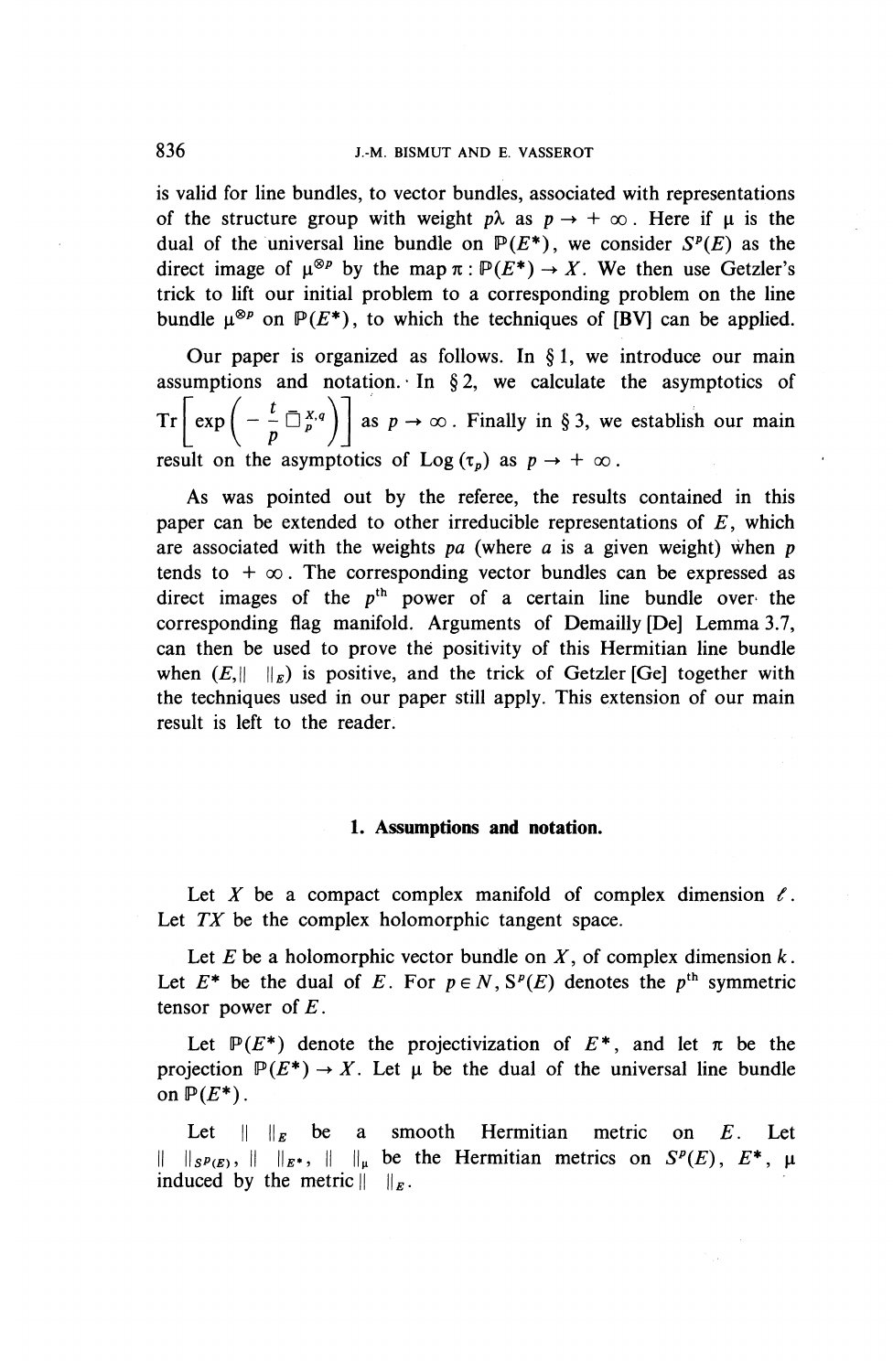Let  $\nabla^E$ ,  $\nabla^{E^*}$  be the holomorphic Hermitian connections on  $(E, \|\cdot\|_E)$ ,  $(E^*, \| \|_{E^*})$ , and let  $L^E$ ,  $L^{E^*}$  be the corresponding curvatures. Let  $\nabla^{\mu}$ be the holomorphic Hermitian connection on  $(\mu, \|\tilde{\mu}\|_{\mu})$  and let r be its curvature.

We first calculate r. Let  $T^{\vee}P(E^*)$  be the relative tangent bundle to the fibres of  $\pi : \mathbb{P}(E^*) \to X$ . The connection  $\nabla^{E^*}$  induces a horizontal subbundle  $T^H P(E^*)$  of  $T P(E^*)$ .

Let  $r^v$  be the restriction of r to  $T^v \mathbb{P}(E^*)$ .  $r^v$  is explicitly known by a formula given in [GrH] p. 30, and defines the Fubini-Study metric along the fibres of  $P(E^*)$ .  $r^{\nu}$  extends into a (1,1) form on  $P(E^*)$  such that if  $U \in T^H \mathbb{P}(E^*)$ ,  $i_{tt} r^V = 0$ .

Set

(1) 
$$
r^H = - \pi^* \frac{\langle L^{E^*} y, \bar{y} \rangle}{|y|^2}; \quad y \in E^* \setminus \{0\}.
$$

Then  $r^H$  is a (1,1) form on  $\mathbb{P}(E^*)$ . Also by [K] p. 90,

$$
(2) \t\t\t r = r^V + r^H
$$

 $r^H$  is then the restriction of *r* to  $T^H \mathbb{P}(E^*) \times T^H \mathbb{P}(E^*)$ .

For  $p \ge 1$ , the connection  $\nabla^E$  induces on  $S^P(E)$  the holomorphic Hermitian connection  $\nabla^{S^p(E)}$  on  $(S^p(E), || ||_{S_p(E)})$ .

Let  $(\xi, \|\cdot\|_{\xi})$  be a holomorphic Hermitian vector bundle on X. Let  $\nabla^{\xi}$  be the corresponding holomorphic Hermitian connection.

Let  $|| \cdot ||_{TX}$  be a Hermitian metric on X.

We then equip  $\Lambda(T^{*(0,1)}X) \otimes S^p(E) \otimes \xi$  with the tensor product of the metrics induced by  $|| \cdot ||_{TX}$  on  $\Lambda(T^{*(0,1)}X)$ , of the metric  $|| \cdot ||_{S^{p}(E)}$ and of the metric  $|| \ ||_F$ .

For  $0 \le q \le \ell$ , let  $\Omega^{(0,q)}(S^p(E)\otimes \xi)$  be the set of  $C^{\infty}$  sections of For  $0 \le q \le \ell$ , let  $\Omega^{\kappa_1\kappa_2}(S^2(E) \otimes \zeta)$  be the set of  $C^{\infty}$  sections of  $\Lambda^q(T^{*(0,1)}X) \otimes S^p(E) \otimes \zeta$  over X. Set  $\Omega^{(0,\cdot)}(S^p(E) \otimes \zeta) =$  $\ell$  $\oplus \Omega^{(0,q)}(S^p(E)\otimes \xi)$ .  $q=0$ 

Let  $dx$  be the volume form on *X* associated with the metric  $|| ||_{Tx}$ . We equip  $\Omega^{(0,\cdot)}(S^p(E)\otimes \xi)$  with the  $L_2$  Hermitian product

$$
(3) \quad \alpha \, , \ \alpha' \in \Omega^{(0,\cdot)}(S^p(E) \otimes \xi) \ \rightarrow \ \langle \alpha, \alpha' \rangle \ = \ \int_X \langle \alpha, \alpha' \rangle \ (x) \, \frac{dx}{(2\pi)^{\dim x}}.
$$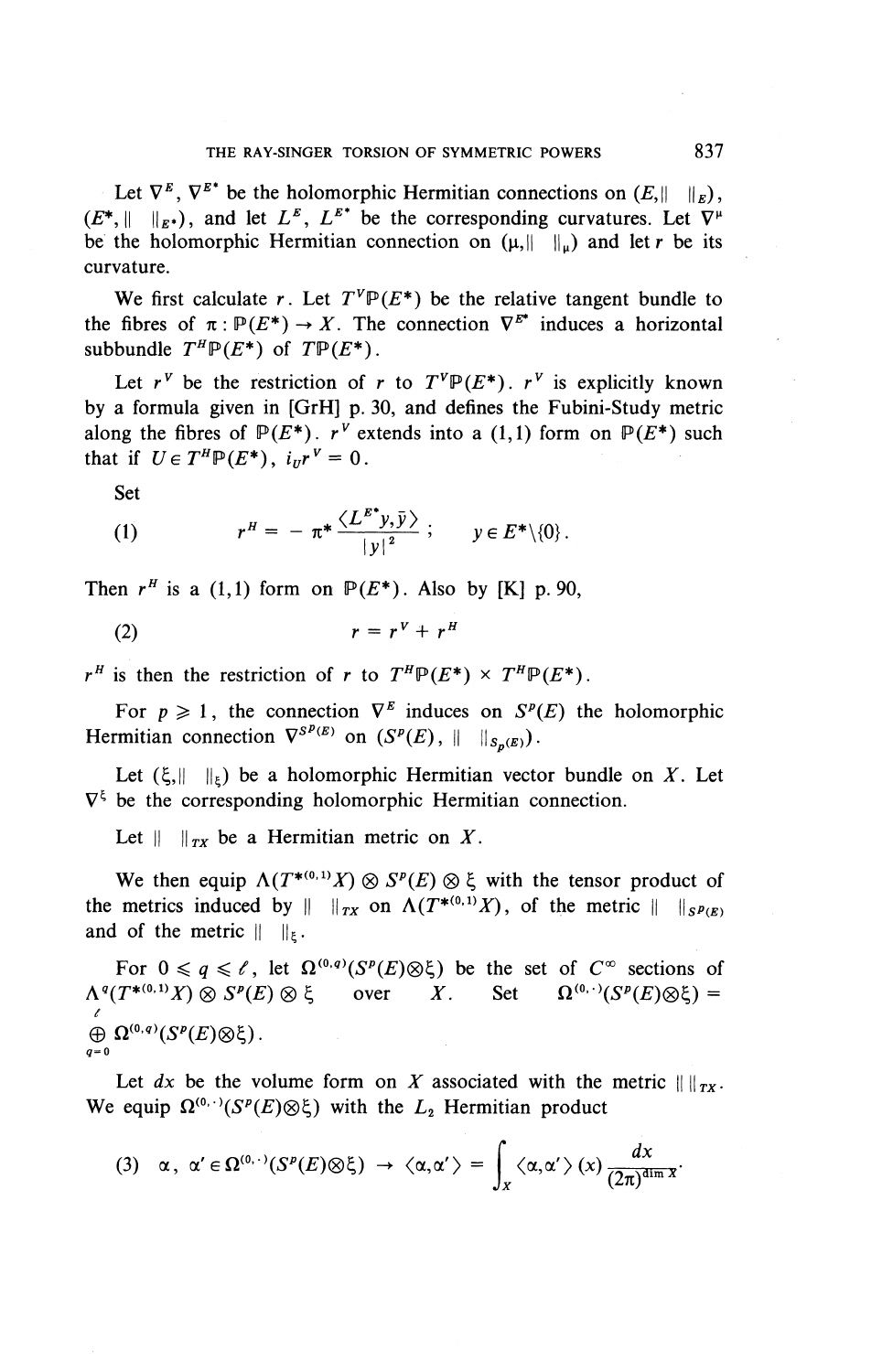Let  $\bar{\partial}_{\rho}^{X}$  be the Dolbeault operator acting on  $\Omega^{(0,\cdot)}(S^{\rho}(E)\otimes \xi)$ , and let  $\bar{\partial}_n^{x*}$  be the formal adjoint of  $\bar{\partial}_n^x$  with respect to the Hermitian product (3). Set

$$
\overline{\Box}^X_{a} = (\overline{\partial}^X_{a} + \overline{\partial}^{X*}_{a})^2.
$$

For  $0 \leq q \leq \ell$ , let  $\overline{\Box}_{p}^{X,q}$  be the restriction of  $\overline{\Box}_{p}^{X}$  to  $\Omega^{(0,q)}(S^{p}(E)\otimes \xi)$ .

#### **2. The asymptotics of the trace of certain heat kernels as**  $p \rightarrow +\infty$ .

If  $U \in T_R X$ , let  $U^H$  be its horizontal lift in  $T^H_R \mathbb{P}(E)$ , so that  $U^H \in T^H_{B} \mathbb{P}(E)$ ,  $\pi_* U^H = U$ .

Let  $w_1, \ldots, w_\ell$  be an orthonormal base of TX, let  $w^1, \ldots, w^\ell$  be the corresponding dual base of  $T^*X$ . If  $z \in \mathbb{P}(E^*)$ ,  $r_z$  acts as a derivation  $r_d^H$ , of  $\Lambda_{\pi}^{(0,1)}(T^{*(0,1)}X)$  by the formula

(5) 
$$
r_{d,z}^H = -\sum r_z(w_i^H, \bar{w}_j^H)\bar{w}^j \wedge i_{\bar{w}_i}.
$$

We identify  $r^H_z$  with the self-adjoint matrix  $\mathring{r}^H_z \in \text{End}_{\pi_X}(\overline{TX})$  such that if  $U, V \in T_{\pi z} X$ ,

$$
r_z^H(U^H,\bar{V}^H) = \langle U^H,\mathring{r}_z^H,\bar{V}^H \rangle.
$$

For  $0 \leq q \leq \ell$ , let  $r_d^{H,q}$  be the restriction of  $r_d^H$  to  $\Lambda^q(T^{*(0,1)}X)$ . As  $t \rightarrow 0$ , we have the asymptotic expansion

(6) 
$$
\int_{P(E^*)} \frac{\text{Tr}\left[e^{tr_{d}^{H,q}}\right]}{\det\left(1-e^{-tr^{H}}\right)} \exp\left(\frac{-r}{2i\pi}\right) = \sum_{j=-\ell}^{m} a_j^q t^j + o(t^m).
$$

Also for  $p \in \mathbb{N}$ ,  $0 \le q \le \ell$ ,  $t > 0$ , let Tr[exp (- t  $\overline{\mathbb{D}}_p^{X,q}$ )] be the trace of the operator  $\exp(-t \prod_{p}^{X,q})$ . For any  $m \in \mathbb{N}$ , as  $t \to 0$ 

(7) 
$$
p^{-(\dim X + \dim E - 1)} \operatorname{Tr} \left[ \exp \left( \frac{-t}{p} \mathbb{Z}_p^{X,q} \right) \right] = \sum_{j=-\ell}^m a_{p,j}^q t^j + o(t^m).
$$

THEOREM 1. - *For any t* > 0, 0  $\leq$  *q*  $\leq$  *t*, the following identity holds

(8) 
$$
\lim_{p \to +\infty} p^{-(\dim X + \dim E - 1)} \operatorname{Tr} \left[ \exp \left( \frac{-t}{p} \overline{\square}_{p}^{X,q} \right) \right]
$$

$$
= rk(\xi) \int_{P(E^*)} \frac{\operatorname{Tr} \left[ e^{rt} \right]}{\det (1 - e^{-t^{2}H})} \exp \left( \frac{-r}{2i\pi} \right)
$$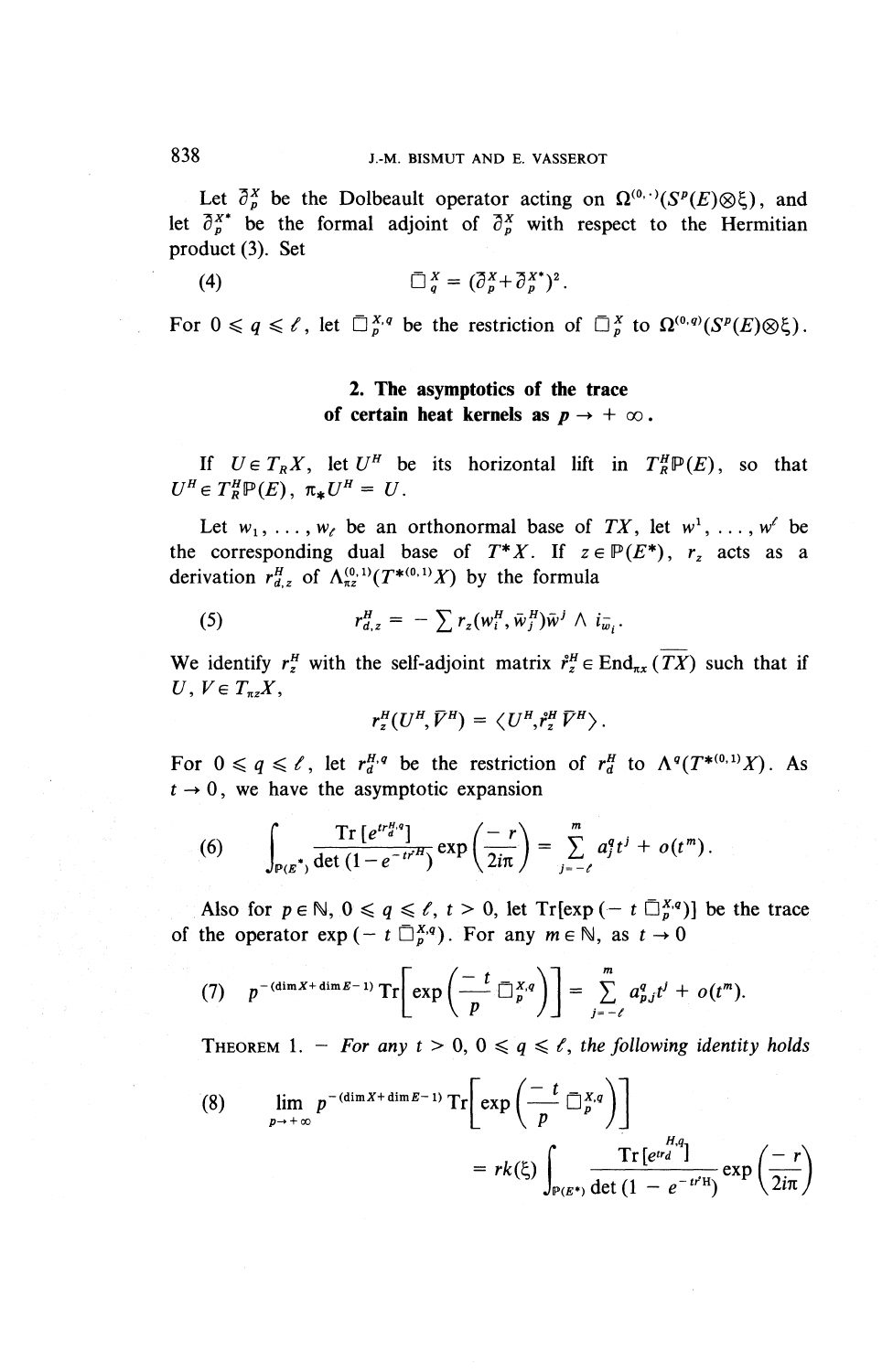*and the convergence in* (8) is *uniform as t varies in compact sets of R*<sup>\*</sup>*x*. *For any*  $j \ge -$  dim *X*,  $0 \le q \le \dim X$ , as  $p \to +\infty$ 

(9) 
$$
a_{p,j}^q = rk(\xi) a_j^q + O\left(\frac{1}{\sqrt{p}}\right).
$$

*In* (7), for any  $m \in \mathbb{N}$ ,  $o(t^m)$  is uniform with respect to  $p \in \mathbb{N}$ .

*Proof.* - By [GrH] p. 165 and [K] Theorem III.4.10, for any  $x \in X$  $p \in \mathbb{N}$ 

(10) 
$$
H^{q}(\mathbb{P}_{x}(E^{\ast}), \mu_{\mathbb{P}_{x}(E^{\ast})}^{\otimes p}) = S^{p}(E)_{x} \text{ if } q = 0
$$

$$
H^{q}(\mathbb{P}_{x}(E^{\ast}), \mu_{\mathbb{P}_{x}(E^{\ast})}^{\otimes p}) = 0 \text{ if } q > 0.
$$

To prove (8), we will use (10) together with a procedure used by Getzler [Ge] in a similar situation, to transform the initial problem into Getzler [Ge] in a similar situation, to transform the initial problem into a corresponding problem on  $P(E^*)$  associated with  $\mu^{\otimes p}$ , to which we can apply results of Bismut [B2] and Bismut-Vasserot [BV].

Let  $U(E^*)$  be the bundle of orthonormal frames in  $E^*$ . We identify  $U(E^*)$  with the set of linear isometries from  $\mathbb{C}^k$  into  $E^*$ . Clearly

$$
\mathbb{P}(E^*) = U(E^*) \times_{U(k)} \mathbb{P}(\mathbb{C}^*)
$$

The connection  $\nabla^{E*}$  on  $U(E^*)$  induces a connection on the fibration  $\pi: \mathbb{P}(E^*) \to X$ . The associated horizontal subbundle of  $T\mathbb{P}(E^*)$  is exactly the vector bundle  $T^H \mathbb{P}(E^*)$  considered in §1.

We then have the identification of  $C^{\infty}$  vector bundles

(11) 
$$
T^{\mathbb{P}}(E^*) \cong T^{\mathbb{P}}\mathbb{P}(E^*) \oplus T^{\mathbb{V}}\mathbb{P}(E^*)
$$

$$
T^{\mathbb{P}}\mathbb{P}(E^*) \cong \pi^*TX.
$$

From (11), we deduce the identification of  $C^{\infty}$  vector bundles

(12) 
$$
\Lambda(T^{*(0,1)}\mathbb{P}(E^*)) \cong \pi^*(\Lambda(T^{*(0,1)}X)) \widehat{\otimes} \Lambda(T^{V*(0,1)}\mathbb{P}(E^*)).
$$

We equip  $T^{\nu} \mathbb{P}(E^*)$  with the Fubini-Study metric  $|| \cdot ||_{T^{\nu} \mathbb{P}(E^*)}$ . Let If  $\lim_{x \to a} f^* \in \mathcal{F}$  be the metric on  $T \mathbb{P}(E^*) \cong T^H \mathbb{P}(E^*) \oplus T^V \mathbb{P}(E^*)$  which the orthogonal sum of  $\pi^* \|\cdot\|_{TX}$  and  $\|\cdot\|_{TV_{P(E^*)}}$ . For  $p \in \mathbb{N}$ , set

(13) 
$$
\xi_p = \mu^{\otimes p} \otimes \pi^* \xi.
$$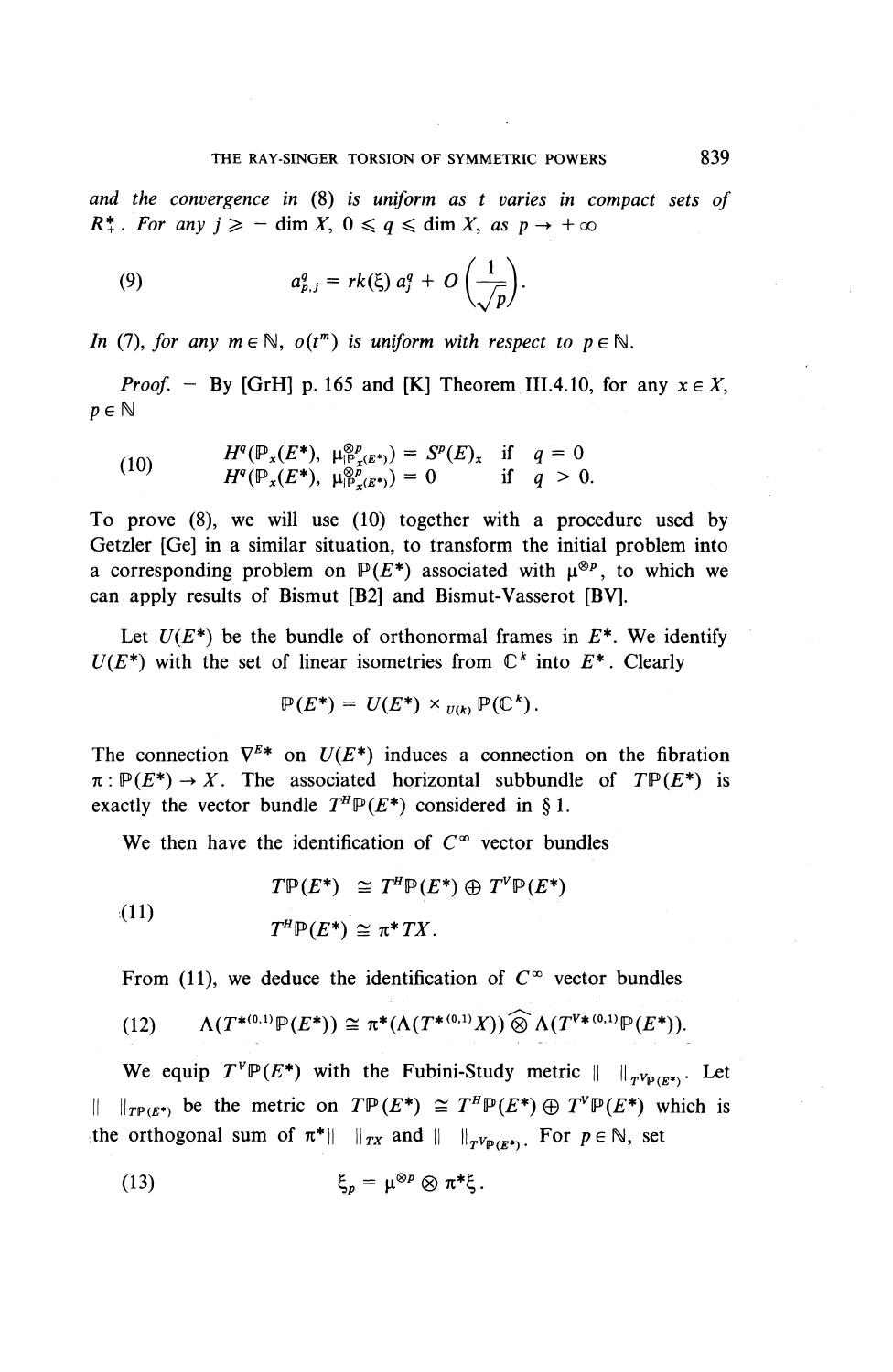Let  $\partial_{\nu}^V$  be the  $\partial$  operator along the fibres of  $P(E^*)$  acting on smooth sections of  $\pi^*(\Lambda(T^{*(0,1)}X)) \widehat{\otimes} \Lambda(T^{V*(0,1)}\mathbb{P}(E^*)) \otimes \xi_n$ , and let  $\partial_{n}^{\gamma*}$  be its formal adjoint with respect to the considered metrics.

Let  $\nabla^{T^{\gamma} p_{(\mathcal{E}^*)}}$ ,  $\nabla^{\xi_p}$  be the holomorphic Hermitian connections on  $T^V \mathbb{P}(E^*)$ ,  $\xi_p$  respectively. These connections induce a natural connection  $T^{\nu}P(E^*)$ ,  $\xi_p$  respectively. These connections induce a natural<br>on  $\Lambda(T^{\nu^*(0,1)}P(E^*))\otimes \xi_p$ , which we note  $\nabla^{\Lambda(T^{\nu^*(0,1)}P(E^*))\otimes \xi_p}$ .

DEFINITION 2. - If  $\alpha$  is a smooth section of  $\Lambda(T^{V^*(0,1)}\mathbb{P}(E^*))\otimes \xi$ over  $\mathbb{P}(E^*)$ , if  $U \in T_{R}X$ , set

(14) 
$$
\tilde{\nabla}_{p,U} \alpha = \nabla^{\Lambda(T^{V^*(0,1)p}(E^*))\otimes \xi_p} \alpha.
$$

We extend  $\tilde{\nabla}_p$  to a differential operator acting on smooth sections of  $\pi^*(\Lambda(T_K^*X)) \widehat{\otimes} \Lambda(T^{V^*(0,1)}\mathbb{P}(E^*)) \otimes \xi_p$ , with the convention that if  $\omega$ is a smooth section of  $\Lambda(T^*_\mathbb{R} X)$ , and if  $\alpha$  is a smooth section of  $\Lambda(T^{V^{*}(0,1)}\mathbb{P}(E^{*}))\otimes \xi_n$ , then

(15) 
$$
\tilde{\nabla}_p(\omega \alpha) = \pi^*(d\omega) \alpha + (-1)^{\deg \omega} \omega \wedge \tilde{\nabla}_p \alpha.
$$

Let  $\tilde{\nabla}'_p$ ,  $\tilde{\nabla}''_p$  be the holomorphic and antiholomorphic parts of  $\tilde{\nabla}_p$ , so that

(16) 
$$
\widetilde{\nabla}_{p} = \widetilde{\nabla}'_{p} + \widetilde{\nabla}''_{p}.
$$

For  $0 \le q' \le k + \ell - 1$ , let  $\Omega^{(0,q)}(\xi_p)$  be the set of **s** For  $0 \leq q \leq k + \ell - 1$ , let  $\Omega^{(1)}(S_p)$  be the set of  $\Lambda(T^{*(0,1)}\mathbb{P}(E^*)) \otimes \xi_p$  over  $\mathbb{P}(E^*)$ . Set  $k+1$  $\Omega^{(0, \bullet)}(\xi_p) = \bigoplus_{p=0}^{n+r-1} \Omega^{(0, q)}(\xi_p)$ . Let  $\partial_p^{p(\mathcal{E}^*)}$  be the classical Dolbeault operator acting on  $\Omega^{(0, \bullet)}(\xi_n)$ .

Using the identification (12), it is clear that  $\tilde{\nabla}^n_p, \tilde{\partial}^v_p, \tilde{\partial}^{v^*}_p$  act on  $\Omega^{(0, \bullet)}(\xi_p)$ .

If *A, B* are operators acting on the Z-graded vector space  $\Omega^{(0, \bullet)}(\xi_n)$ , [A,B] denotes the supercommutator of A and B in the sense of [Q].

PROPOSITION 3. — *The following identities of operators acting on*  $\Omega^{(0, \bullet)}(\xi_p)$  hold  $(\tilde{\nabla}_n'')^2 = 0$ 

(17) 
$$
[\tilde{\nabla}_{p}^{\prime\prime}, \bar{\partial}_{p}^{V}] = [\tilde{\nabla}_{p}^{\prime\prime}, \bar{\partial}_{p}^{V^{*}}] = 0
$$

$$
\bar{\partial}_{p}^{\rho}{}^{(E^{*})} = \tilde{\nabla}_{p}^{\prime\prime} + \bar{\partial}_{p}^{V}.
$$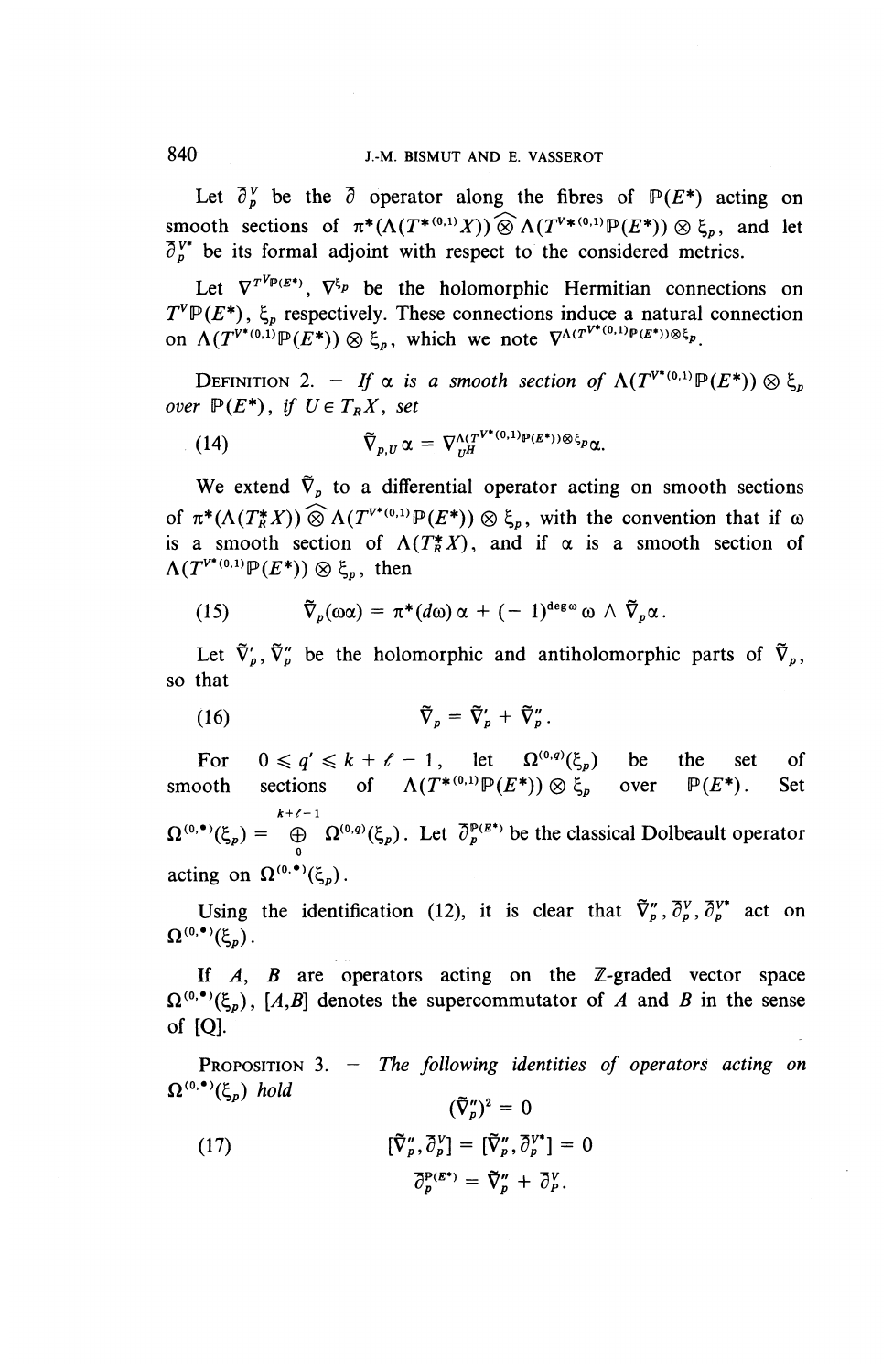*Proof.* – Assume first that  $\xi = \mathbb{C}$ . Let *F* be the vector space of smooth sections of  $\Lambda(T^{V^{*}(0,1)}\mathbb{P}(E^*))\otimes \mu^{\otimes p}$  over  $\mathbb{P}(E^*)$ . As in [B1], Section  $1f$ , we view  $F$  as an infinite dimensional vector bundle over Section 1*j*), we view *F* as an infinite dimensional vector bundle over *X*. If  $x \in X$ , the fibre  $F_x$  is simply the vector space of smooth sections  $\Lambda(T^{V^*(0,1)} \mathbb{P}(E^*)) \otimes \mu^{\otimes p}$  on the fibre  $\mathbb{P}(E^*)_x$ .

Clearly F is a  $U(k)$ -equivariant vector bundle on X, in the sense it comes from a representation space for  $U(k)$ .  $\tilde{\nabla}_p$  is then a connection on the vector bundle  $F$ , which is inherited from the original connection  $\nabla^E$  on  $U(E)$ . Since  $(\nabla^{E''})^2 = 0$ , then  $(\tilde{\nabla}^n)^2 = 0$ . It is now trivial to prove in full generality the equation  $(\tilde{\nabla}_{p}^{"})^2 = 0$ .

Since  $U(k)$  acts on  $\mathbb{P}(\mathbb{C}^{k^*})$  by holomorphic isometries which lift unitarily to the dual of the universal bundle on  $\mathbb{P}(\mathbb{C}^{k^*})$ , we get

(18) 
$$
[\widetilde{\nabla}_p, \widetilde{\partial}_p^V] = 0; \qquad [\widetilde{\nabla}_p, \widetilde{\partial}_p^{V^*}] = 0.
$$

In particular, the second equation in (17) holds.

If  $B \in End(E^*)$  is skew-adjoint, let By be the holomorphic Killing vector field on  $\mathbb{P}(E^*)$  induced by the corresponding vector field on  $E^*$ . The vector field By lies in  $T^V \mathbb{P}(E^*)$ . Then  $L^{E^*}y$  is a (1,1) form on X taking values in vector fields in  $T^{\nu}P(E^*)$ .  $L^{E^*}v$  lifts to a (1,1) form on  $P(E^*)$ .

Assume first that  $p = 0$ , and  $\xi = \mathbb{C}$ . Let  $d^V$  be the de Rham operator along the fibres of  $P(E^*)$ , and let *d* be the de Rham operator on  $\mathbb{P}(E^*)$ . Similarly  $\tilde{\nabla}_0$  can be made to act on the de Rham complex of  $\mathbb{P}(E^*)$ . Then by [B1] eq. (1.30) and [BGS1] eq. (1.26), we find that

(19)  $d = \tilde{\nabla}_0 + d^V + i_{iE^*}$ 

Since  $L^{E^*}$  is of type (1,1), we deduce from (19) that we have the identity of operators acting on  $\Omega^{(0, \cdot)}(\xi_0)$ 

(20) 
$$
\overline{\partial}_0^{P(E^*)} = \overline{\nabla}_0'' + \overline{\partial}^V.
$$

Extending (20) to  $\Omega^{(0, \cdot)}(\xi_p)$  is easy and is left to the reader.  $\square$ 

*Remark* 4. - The fibration  $\pi: \mathbb{P}(E^*) \to X$  is locally Kähler in the sense of Bismut-Gillet-Soule [BGS1], **[BGS2].** Part of the identities in (17) follows from [BGS1], Theorem 2.6.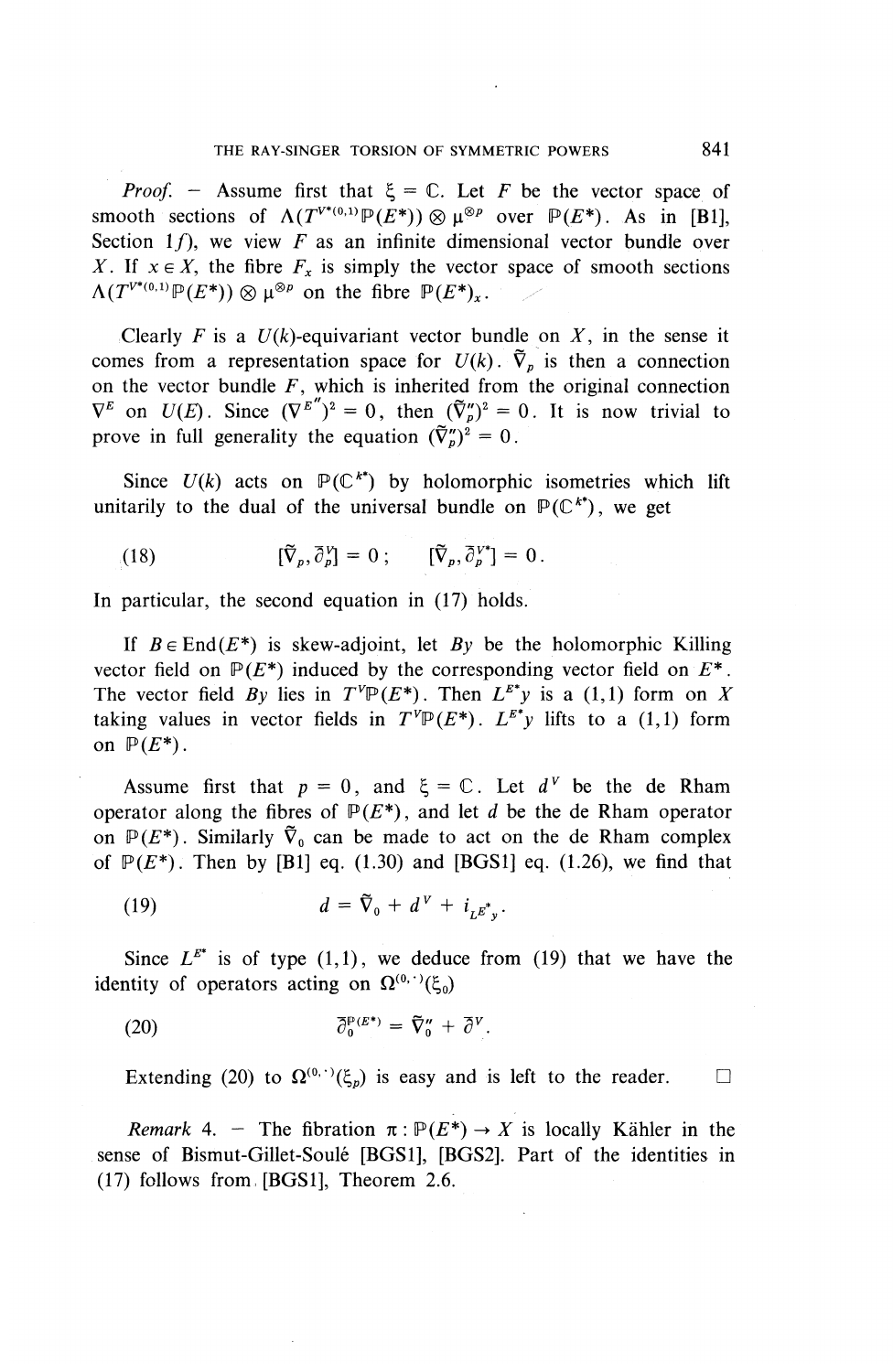Let  $\tilde{\nabla}_p''^*$ ,  $\partial_p^{V^*}$ ,  $\partial_p^{P(E^*)}$ , be the formal adjoints of  $\tilde{\nabla}_p''$ ,  $\partial_p^{V}$ ,  $\partial_p^{P(E^*)}$ , with respect to the obvious Hermitian product on  $\Omega^{(0, \cdot)}(\xi_n)$  associated to the various metrics.

Observe that  $\partial_{n}^{V^*}$  restricts on each fibre of  $\pi : P(E^*) \to E^*$  to the fibrewise adjoint of  $\partial_{n}^{V}$ .

**THEOREM 5.** – *The following identities of operators acting on*  $\Omega^{(0, \cdot)}(\xi_n)$ *hold*

(21) 
$$
(\overline{\partial}_p^{P(E^*)} + \overline{\partial}_p^{P(E^*)^*})^2 = (\overline{\nabla}_p'' + \overline{\nabla}_p''^*)^2 + (\overline{\partial}_p^V + \overline{\partial}_p^{V^*})^2 [(\overline{\nabla}_p'' + \overline{\nabla}_p'')^2, (\overline{\partial}_p^V + \overline{\partial}_p^{V^*})^2] = 0.
$$

*Proof.*  $-$  (21) follows from Proposition 3.

For  $0 \le q \le \dim X$ ,  $0 \le q' \le \dim E - 1$ , let  $\Omega^{(0,q,q')}(\xi_p)$  be the set of smooth section of  $\pi^*(\Lambda^q(T^{*(0,1)}X)) \widehat{\otimes} \Lambda^{q'}(T^{V^*(0,1)}\mathbb{P}(E^*)) \otimes \xi_n$ . By (12), we know that  $\Omega^{(0,q,q')}(\xi_p)$  is a vector subspace of  $\Omega^{(0,q+q')}(\xi_p)$ . More precisely, for any  $q$ ,  $0 \le q \le \dim X + \dim E - 1$ 

(22) 
$$
\Omega^{(0,q)}(\xi_p) = \bigoplus_{q'+q''=q} \Omega^{(0,q',q'')}(\xi_p).
$$

Set

(23) 
$$
\overline{\Box}_{p}^{\mathbf{P}(E^*)} = (\overline{\partial}_{p}^{\mathbf{P}(E^*)} + \overline{\partial}_{p}^{\mathbf{P}(E^*)^*})^2.
$$

By Theorem 5, we find that

(24) 
$$
\Box_p^{P(E^*)} = \tilde{\nabla}_p'' \tilde{\nabla}_p''^* + \tilde{\nabla}_p''^* \tilde{\nabla}_p'' + \partial_p^V \partial_p^{V^*} + \partial_p^{V^*} \partial_p^V.
$$

From (24), it is clear that the operator  $\bar{\Box}_p^{P(E^*)}$  acts on each  $\Omega^{(0,q,q')}(\xi_p)$ . Let  $\bar{\Box}_p^{\mathbf{P}(E^*)}\cdot q,q'$  be the restriction of  $\bar{\Box}_p^{\mathbf{P}(E^*)}$  to  $\Omega^{(0,q,q')}(\xi_p)$ .

**We** now have the following result directly inspired by Getzler [Ge].

THEOREM 6. - *For any*  $p \in N$ ,  $0 \leq q \leq \dim X$ ,  $t > 0$ , the following *identity holds*

(25) Tr 
$$
[\exp(-t \overline{\bigcup_{p}^{X,q}})] = \sum_{q'=0}^{\dim E-1} (-1)^{q'} \operatorname{Tr} [\exp(-t \overline{\bigcup_{p}^{p(E^*),q,q'}})].
$$

*Proof.* – Let  $F_p$  be the vector space of smooth sections of  $\Lambda(T^{V^{*}(0,1)}\mathbb{P}(E^{*}))\otimes \xi_p$  over  $\mathbb{P}(E^{*})$ . As in the proof of Proposition 3, we regard  $F_p$  as an infinite dimensional vector bundle over X. If  $x \in X$ ,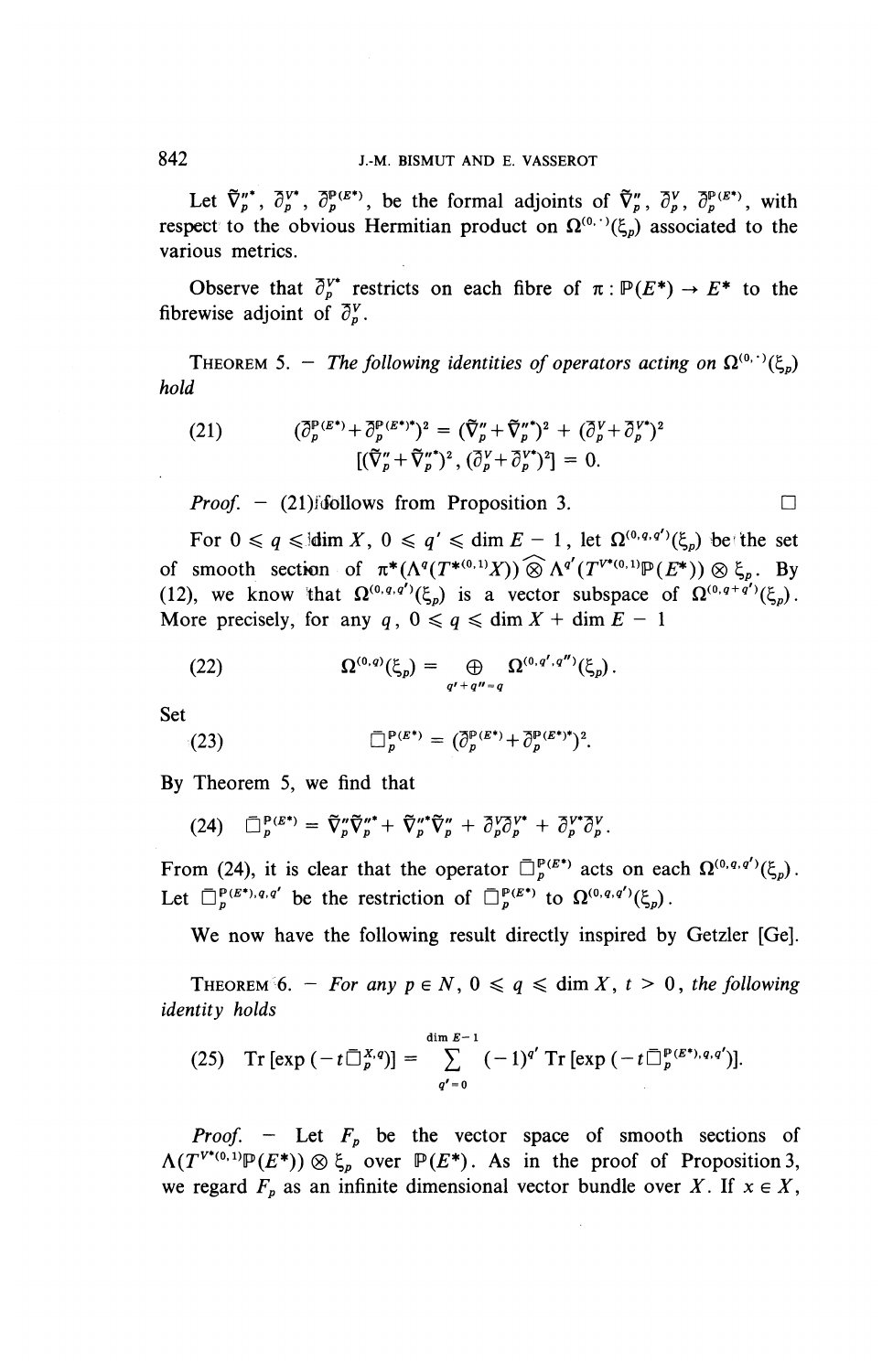the fibre *F* is the set of smooth sections of  $A(T^{V^*(0,1)} \mathbb{P}(F^*))$   $\otimes$   $\beta$ over  $\mathbb{P}(E^*)$ <sub>x</sub>.  $F_p$  is a  $U(k)$ -equivariant Hermitian vector bundle on X, and  $\tilde{\nabla}_v$  is the corresponding holomorphic Hermitian connection. Also  $\Omega^{(0,\cdot)}(F_p)$  is canonically isomorphic to  $\Omega^{(0,\cdot)}(\xi_p)$ .

The operator  $(\overline{\partial}_x^V + \overline{\partial}_y^V)^2$  is  $U(k)$ -equivariant. Therefore the spectrum of  $(\bar{\partial}_{p}^V + \bar{\partial}_{p}^V)^2$  acting on a fibre  $F_{p,x}$  does not dependion.xe X. In the sequel  $\lambda > 0$  varies in the spectrum of  $(\overline{\partial}^y + \overline{\partial}^{y*})^2$ 

The vector bundle  $F_p$  over *X* then splits into a direct orthonormal sum of finite dimensional vector spaces  $F_p^{\lambda}$  which are eigenspaces of  $(\bar{\partial}^V + \bar{\partial}^{V*})^2$  associated with the eigenvalues  $\lambda$ , i.e.

$$
F_p = \bigoplus_{\lambda \geq 0} F_p^{\lambda}
$$

For  $0 \le q' \le \dim E - 1$ , let  $F_p^{q'}$  be the set of smooth sections of  $\Lambda^{q}(T^{V^{*}(0,1)}\mathbb{P}(E^*))\otimes \mathcal{E}$ , over  $\mathbb{P}(E^*)$ . Clearly  $F_n = \bigoplus_{k=0}^{\dim E-1} F_n^{q'}$ . Also the  $\overline{a'}$ operator  $(\partial_y^V + \partial_y^{V^*})^2$  preserves each  $F^{\circ}$ <sup>'</sup>. To the splitting (26) of F corresponds the splitting

$$
F_p^{q'} = \bigoplus_{\lambda \geq 0} F_p^{q',\lambda}
$$

of each  $F_p^{q'}$ . Using (10) and Hodge theory, we know that

(28) 
$$
F_p^{q', (0)} = S^p(E) \otimes \xi \text{ if } q' = 0
$$

$$
= 0 \qquad q' > 0.
$$

Moreover since  $U(k)$  acts irreducibly on  $S^p(E)$ , the metric on  $S^p(E)$ induced from the  $L_2$  metric on the fibers of  $P(E^*)$  coincides (up to an irrelevant constant) with the metric  $|| \cdot ||_{\mathcal{D}/F}$ 

Let  $\tilde{\Pi}^{q,q',\lambda}$  be the restriction of the operator  $(\tilde{\nabla}^n_{\alpha}+\tilde{\nabla}^n_{\alpha}^*)^2$  to the s of smooth sections of  $\Lambda^q(T^{*(0,1)}X) \widehat{\otimes} F_2^{r'\lambda}$  over *X*. From Theorem we get

(29) 
$$
\sum_{q'=0}^{\dim E-1} (-1)^{q'} \operatorname{Tr} [\exp(-t \bar{\Box}_{p}^{p(E^*)}, q, q')] \n= \sum_{\lambda \geq 0} \exp(-t\lambda) \sum_{q'=0}^{\dim E-1} (-1)^{q'} \operatorname{Tr} [\exp(-t \bar{\Box}_{p}^{q}, q', \lambda)].
$$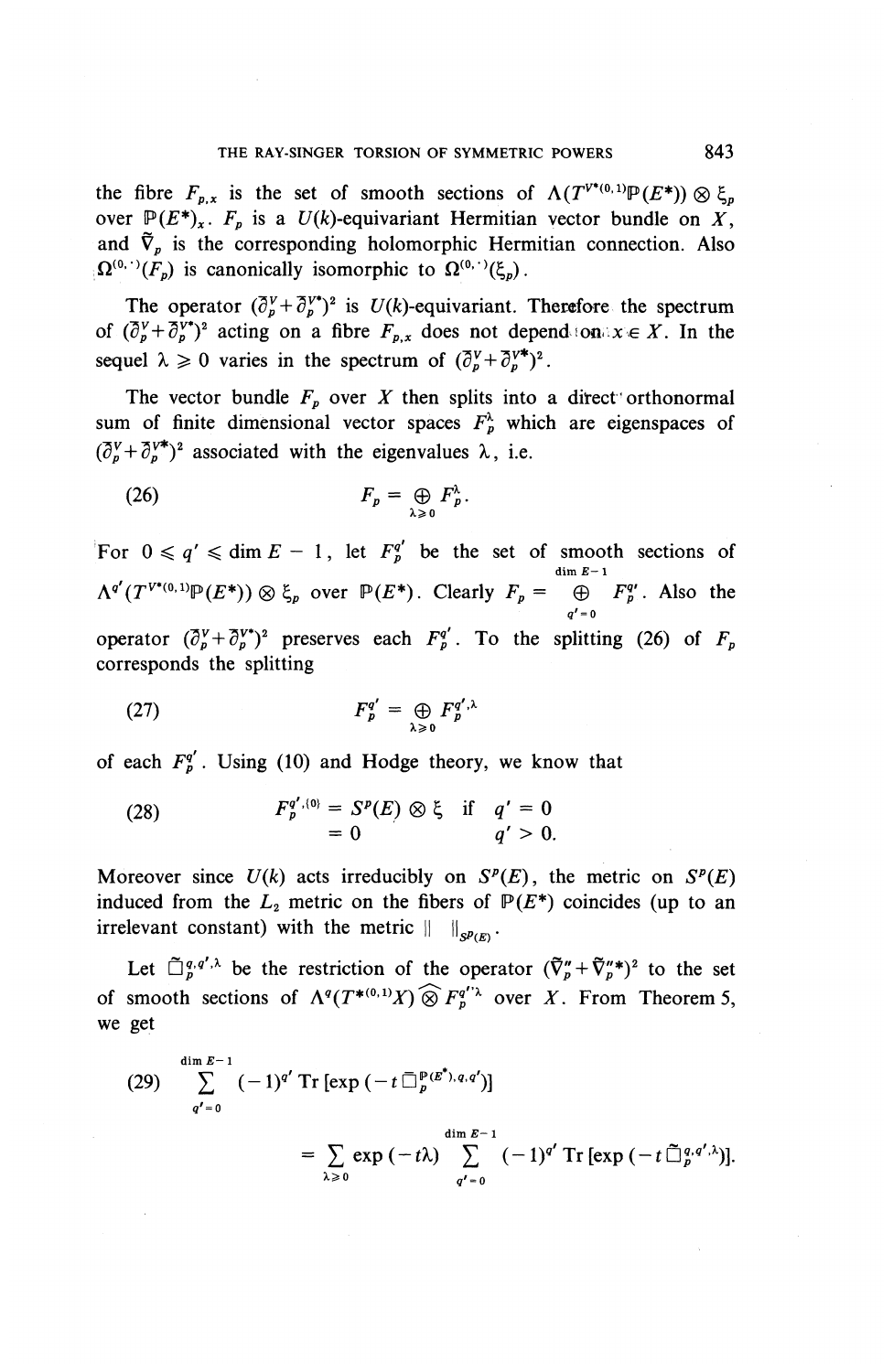From (28) and from the considerations which follow, we find that

$$
(30) \sum_{q'=0}^{\dim E-1} (-1)^{q'} \operatorname{Tr} \left[ \exp \left( -t \widetilde{\Box}_{p}^{q,q',0} \right) \right] = \operatorname{Tr} \left[ \exp \left( -t \widetilde{\Box}_{p}^{X,q} \right) \right].
$$

On the other hand, for  $\lambda > 0$ , we have a  $U(k)$ -equivariant exact sequence of vector bundles on *X*

(31) 
$$
0 \to F_p^{0,\lambda} \underset{\partial_p}{\longrightarrow} F_p^{1,\lambda} \to \cdots \underset{\partial_p}{\longrightarrow} F_p^{\dim E-1,\lambda} \to 0.
$$

From (31), we easily deduce that for  $\lambda > 0$ 

(32) 
$$
\sum_{q'=0}^{\dim E-1} (-1)^{q'} \operatorname{Tr} [\exp(-t \tilde{\Box}_{p}^{q,q',\lambda})] = 0.
$$

Using (30), (32), we get (25).

*Remark* 7. – As  $t \to 0$ , the left-hand side of (25) has a singularity *Remark 1.*  $-$  As  $t \to 0$ , the left-hand side of (25) has a singularity  $t^{- (\dim X + \dim E - 1)}$ . Therefore a cancellation process occurs in the right-hand side of (25) as  $t \rightarrow 0$ .

*Proof of Theorem* 1. – Let  $r_d$  be the analogue of  $r_d^H$  on  $P(E^*)$ . Namely if  $w'_1, \ldots, w'_{\ell+k-1}$  is an orthonormal base of TP( $E^*$ ), if  $w'$ <sup>1</sup>, ...,  $w'^{\ell+k-1}$  is the corresponding base of  $T^*\mathbb{P}(E^*)$ , set

(33) 
$$
r_d = -\sum r(w'_i, \bar{w}'_j) \bar{w}^{i'} \wedge i_{\bar{w}_i}.
$$

Then  $r_d$  acts as a derivation of

$$
\Lambda(T^{*(0,1)}\mathbb{P}(E^*)) = \pi^*(\Lambda(T^{*(0,1)}X)) \widehat{\otimes} \Lambda(T^{\nu^*(0,1)}\mathbb{P}(E^*))
$$

We identify r with the self-adjoint matrix  $\mathring{r} \in$  End  $(\overline{T} \mathbb{P}(E))$  such that  $U, V \in T \mathbb{P}(E)$ 

(34) 
$$
r(U,V) = \langle U,\mathbf{\hat{r}}\overline{V}\rangle.
$$

By (1), (2), it is clear that  $r_d$  preserves  $\pi^*(\Lambda^q(T^{*(0,1)}X))\otimes \Lambda^{q'}(T^{v^*(0,1)}\mathbb{P}(E^*))$ . Let  $r_q^{q,q'}$  be the corresponding restriction of  $r_d$ .

Let  $dz$  be the volume form on  $P(E^*)$  with respect to the metric  $\|\quad\|_{T}\mathbb{P}(E^*)$ .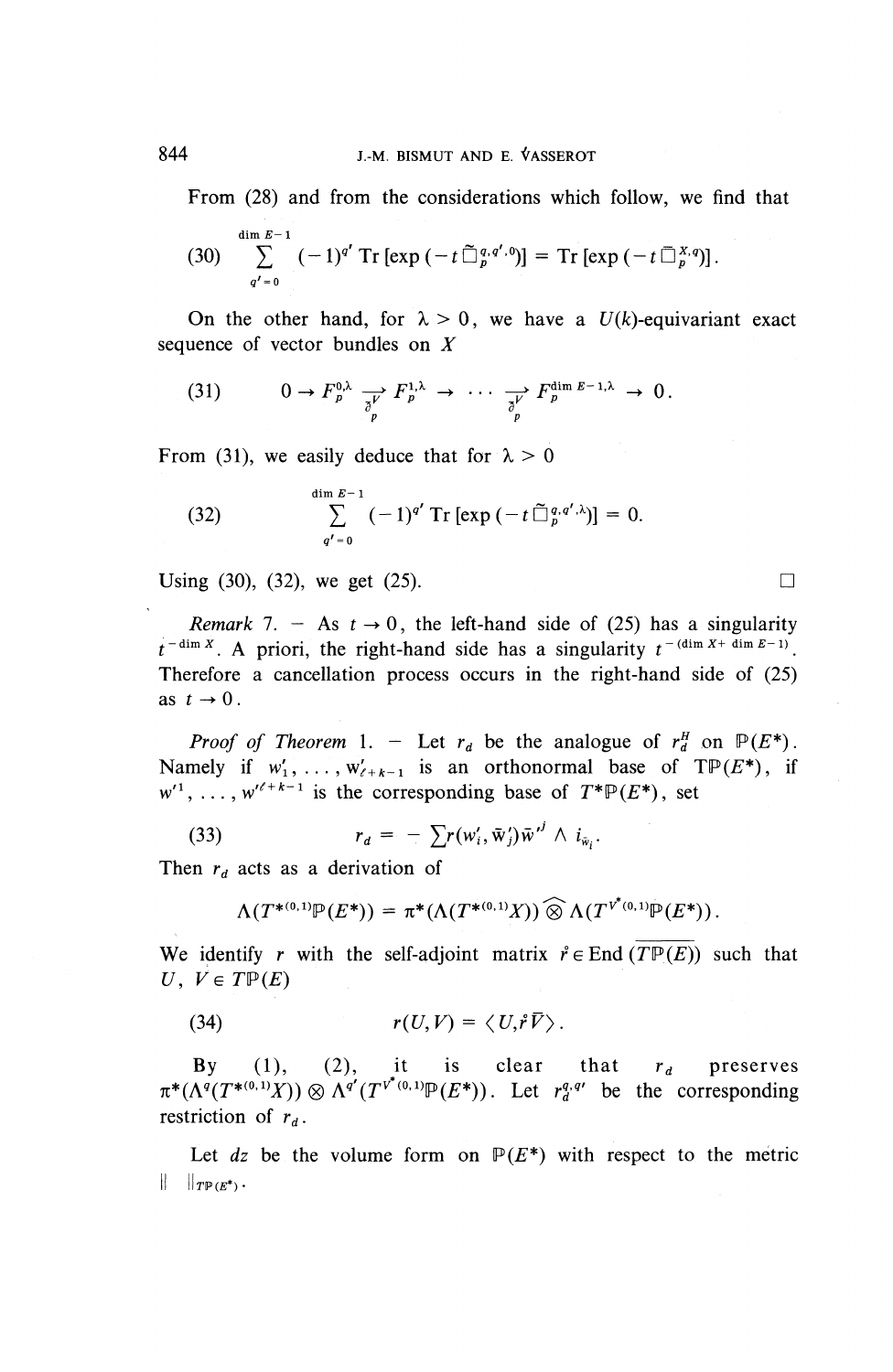#### THE RAY-SINGER TORSION OF SYMMETRIC POWERS 845

Clearly as  $t \to 0$ , we have the asymptotic expansion

(35) 
$$
(2\pi)^{-(\dim X + \dim E - 1)} \int_{P(E^*)} \det (f^{\circ}) \frac{\operatorname{Tr} [e^{r_d^{q,q}}]}{\det (1 - e^{-tr})} dz
$$
  

$$
= \sum_{j=-\ell-k+1}^{m} b_j^{q,q'} t^j + o(t^m).
$$

For any  $p \in \mathbb{N}$ ,  $0 \le q \le \dim X$ ,  $0 \le q' \le \dim E - 1$ , as  $t \to 0$ , we have the asymptotic expansion

$$
(36) \quad p^{-(\dim X + \dim E - 1)} \text{Tr} \left[ \exp \left( - \frac{t}{p} \, \Box_p^{\mathbf{p}(\mathcal{E}^*),q,q'} \right) \right] = \sum_{-\ell = k+1}^m b_{p,j}^{q,q'} t^j + o(t^m).
$$

By a straightforward adaptation of [B2]. Theorem 1.5, and [BV] Theorem 2, we know that for any  $t > 0$ 

$$
(37) \quad \lim_{p \to +\infty} p^{-(\dim X + \dim E - 1)} \operatorname{Tr} \left[ \exp \left( -\frac{t}{p} \left[ \frac{p}{p} e^{k}, q, q' \right] \right) \right]
$$
\n
$$
(2\pi)^{-(\dim X + \dim E - 1)} r k(\xi) \int_{\mathbb{P}(E^*)} \frac{\det (\hat{r}) \operatorname{Tr} \left[ e^{q}, q' \right]}{\det (1 - e^{-t^2})} dz
$$

and the convergence is uniform as *t* varies in compact subsets of  $R^*$ . Also as  $p \to +\infty$ 

(38) 
$$
b_{p,j}^{q,q'}=rk(\xi)b_j^{q,q'}+O\bigg(\frac{1}{\sqrt{p}}\bigg).
$$

Moreover in (36),  $o(t^m)$  is uniform with respect to  $p \in \mathbb{N}$ .

By (2)  $\mathbf{\hat{r}}$  map  $\overline{T^{\nu}P(E^*)}$  into itself. Let  $\mathbf{\hat{r}}^{\nu}$  be the restriction of  $\mathbf{\hat{r}}$  to  $\overline{T^V\mathbb{P}(E^*)}$ . We then find that

(39) 
$$
\sum_{0}^{\dim E - 1} (-1)^{q'} \operatorname{Tr} \left[ e^{t r_d^{q,q}} \right] = \operatorname{Tr} \left[ e^{t r_d^{H,q}} \right] \det \left( 1 - e^{-t r^V} \right)
$$

$$
\det \left( 1 - e^{-t r} \right) = \det \left( 1 - e^{-t r^H} \right) \det \left( 1 - e^{-t r^V} \right).
$$

**By** (25), (37), **(39), we get**

(40) 
$$
\lim_{p \to +\infty} p^{-(\dim X + \dim E - 1)} \operatorname{Tr} \left[ \exp \left( -\frac{t}{p} \overline{\square}_{p}^{X, q, q'} \right) \right] = rk(\xi) \int_{\mathbb{P}(E^*)} \frac{\operatorname{Tr} \left[ e^{tr_{d}^{H,q}} \right]}{\det \left( 1 - e^{-tr^{H}} \right)} \det \left( \frac{\hat{r}}{2\pi} \right) dz.
$$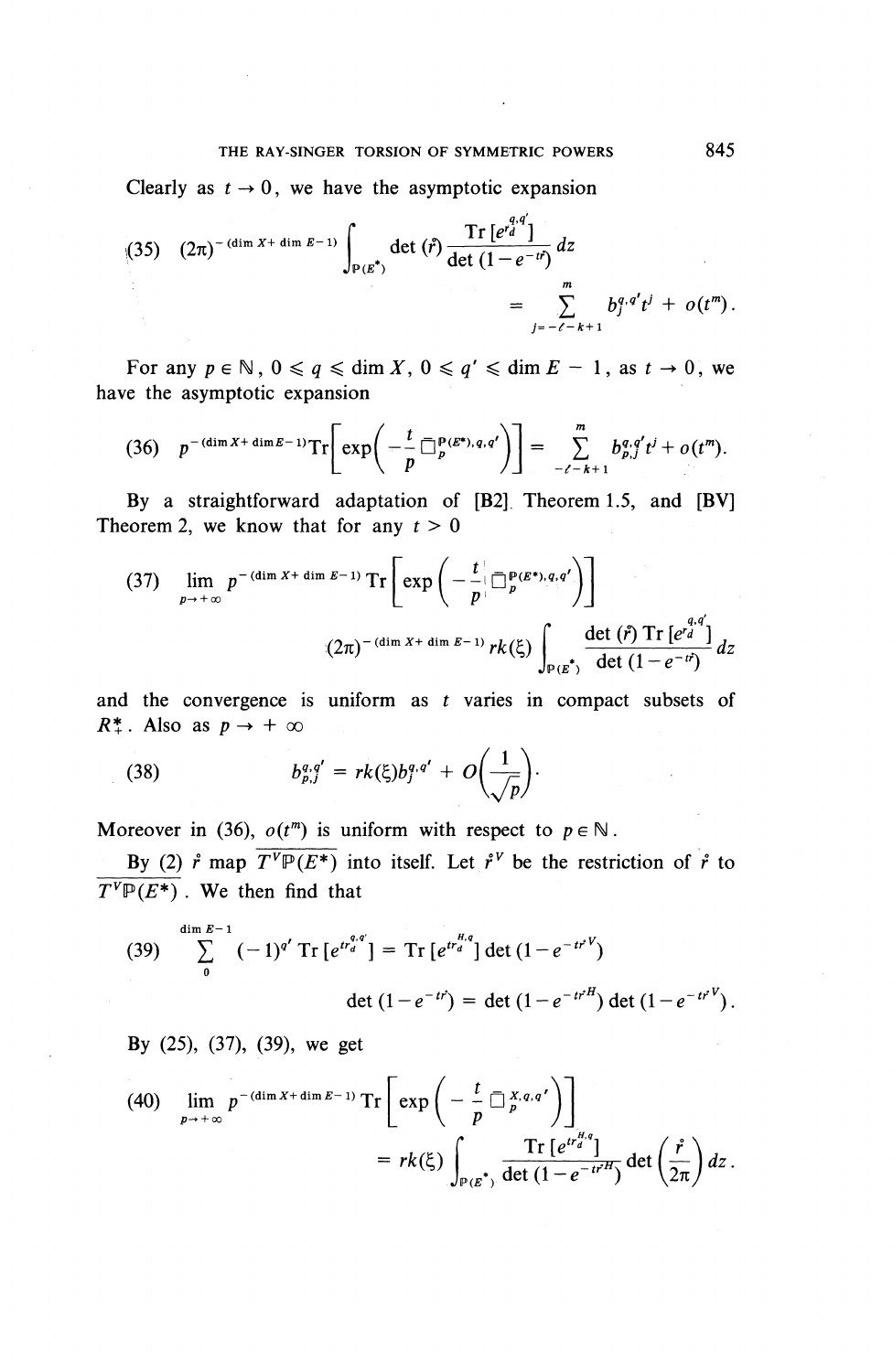Clearly

$$
\begin{aligned}\n\text{arity} \\
(41) \quad \text{det}\left(\frac{\dot{r}}{2\pi}\right)dz = \left[\exp\left(\frac{-r}{2i\pi}\right)\right]^{max}.\n\end{aligned}
$$

Using (40), (41), we get (8). From the previous considerations, we also obtain the full proof of Theorem 1.  $\Box$ 

#### **3. The asymptotics of the Ray-Singer analytic torsion as**  $p \to \infty$ **.**

From now on, we assume that the holomorphic Hermitian vector bundle  $(E,|| \t||_E)$  is positive, i.e. that if  $U \in TX\{0\}$ ,  $e \in E\{0\}$ 

(42) 
$$
\langle L^{E}(U,\bar{U})e,\bar{e}\rangle > 0.
$$

From (2), we find that if  $y \in E^*\backslash\{0\}$  represent  $z \in P(E^*)$ , then

(43) 
$$
r_z = r^V + \pi^* \frac{\langle L^E \bar{y}, y \rangle}{|y|^2}.
$$

"Classically [GrH] p. 30, the restriction of the line  $(\mu, \|\cdot\|_{\mu})$  to the fibres  $\mathbb{P}(E^*)$  is positive, i.e. if  $U \in T^V \mathbb{P}(E^*) \setminus \{0\}$ ,  $r^V(U, \overline{U}) > 0$ . From (43), we deduce that the Hermitian line bundle  $(\mu,||\cdot||_{\mu})$  is positive on  $P(E^*)$ . This is of course a well-known result [K] Theorem III 6.19.

THEOREM 8. - *There exists*  $C > 0$ ,  $c > 0$ ,  $c' > 0$  such that for any  $p \in \mathbb{N}$ ,  $1 \leqslant q \leqslant \ell$ ,  $t \geqslant 1$ , then

(44) 
$$
p^{-(\dim X + \dim E - 1)} \operatorname{Tr} \left[ \exp \left( -\frac{t}{p} \overline{\square}_{p}^{X,q,q} \right) \right] \leq C \exp \left( -\left( c - \frac{c'}{p} \right) t \right).
$$

*Proof.* - By [BV] Theorems 1 and 2, there exist  $C > 0$ ,  $c > 0$ ,  $c' > 0$  such that for  $p \in \mathbb{N}$ ,  $0 \le q \le \ell$ ,  $0 \le q' < k - 1$ ,  $q + q' \ge 1$ ,  $t \geqslant 1$ 

(45) 
$$
\operatorname{Tr}\left[\exp\left(-\frac{t}{p}\ \overline{\Box}_{p}^{p(E^*)},q,q'\right)\right] \leq C \exp\left(-\left(c-\frac{c'}{p}\right)t\right).
$$

Using (25) and (45), (44) follows.  $\Box$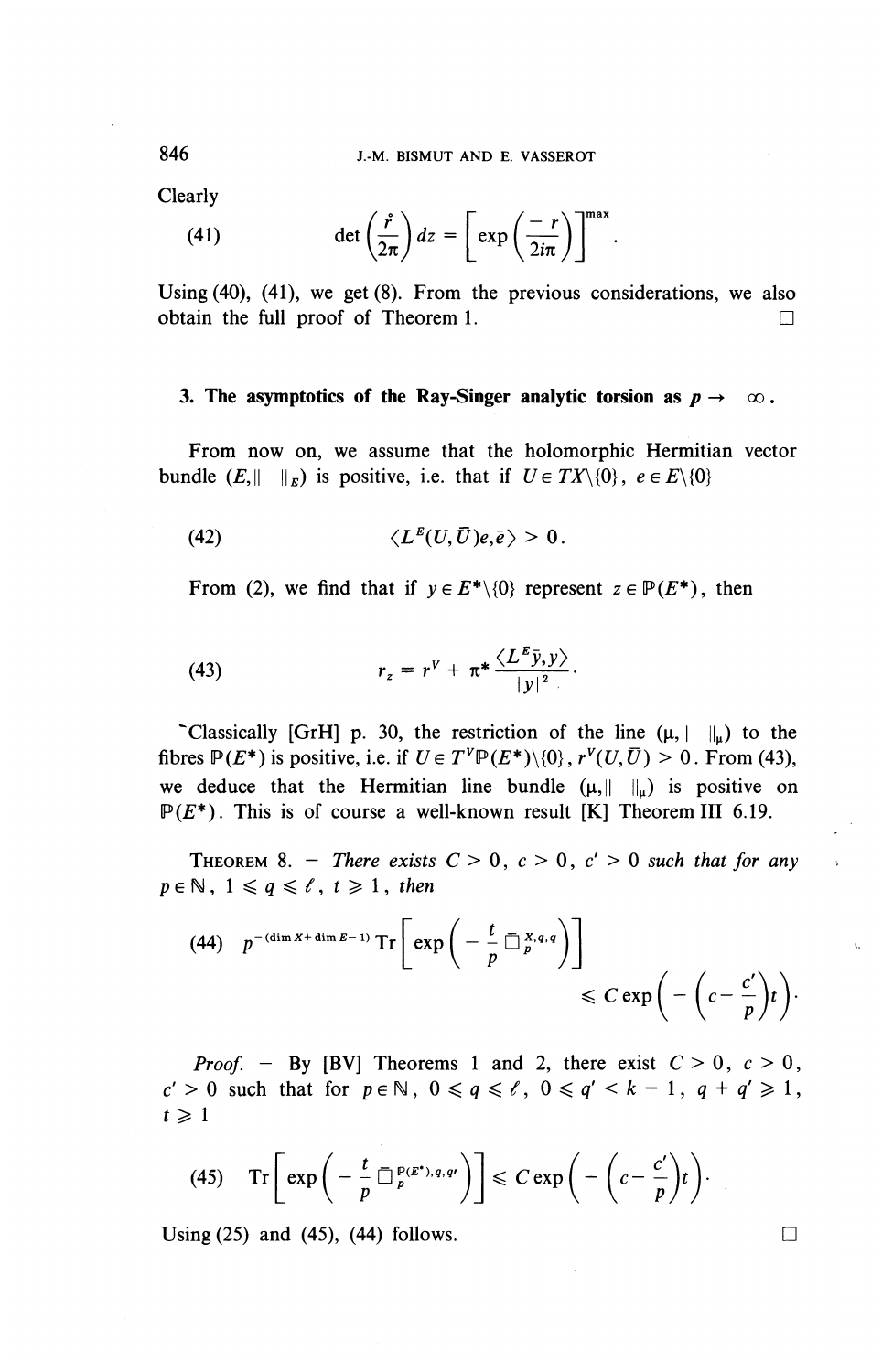*Remark* 9. – Let  $\lambda_p^q$  be the lowest eigenvalue of  $\Box_p^{x,q}$ . From (44), we deduce that if  $q \ge 1$ 

$$
\lambda_p^q \geqslant cp - c'.
$$

(46) is also an easy consequence of Theorem 5, of the considerations in the proof of Theorem 6 and of [BV], Theorem 1. [BV] Theorem 1 is itself a consequence of the Bochner-Kodaira-Nakano formula of Demailly [De] for the operator  $\overline{D}^{\mathbf{p}(E^*)}_n$ . Strangely enough, (46) does not seem to be a straightforward consequence of a similar formula for  $\Box_n^X$ .

By Theorem 8 or by (46), there exists  $p_0 \in \mathbb{N}$  such that if  $p \geq p_0$ ,  $1 \leq q \leq \ell$ , the operator  $\bar{\Box}_n^{p(\mathcal{E}^*) , q}$  is invertible.

**DEFINITION** 10. – *For*  $p \geq p_0$ ,  $s \in \mathbb{C}$ , **Re**  $(s) \geq t$ , *set* 

$$
(47) \quad \zeta_p(s) = \frac{-1}{\Gamma(s)} \int_0^{+\infty} t^{s-1} \left( \sum_{1}^{\ell} (-1)^q q \operatorname{Tr} \left[ \exp \left( -t \; \overline{\Box}_{p}^{X,q} \right) \right] \right) dt \, .
$$

By a well-known result of Seeley [Se],  $\zeta_p(s)$  extends into a meromorphic function of  $s \in \mathbb{C}$  which is holomorphic at  $s = 0$ . By definition  $exp(-\zeta_{p}'(0))$  is the Ray-Singer analytic torsion [RS] of the Hermitian vector bundle  $S^p(E) \otimes \xi$ .

**We** now state the main result of this paper.

THEOREM 11. – As  $p \to +\infty$ 

$$
(48) \quad \zeta_p'(0) = rk(\xi) \frac{1}{2} \int_{P(E^*)} \text{Log}\left[\det\left(\frac{p^{*H}}{2\pi}\right)\right] \exp\left(\frac{-pr}{2i\pi}\right) + o(p^{(\dim X + \dim E - 1)}).
$$

*In particular as*  $p \rightarrow +\infty$ 

(49) 
$$
\zeta_p'(0) = O(p^{\dim X + \dim E - 1} \log p).
$$

*Proof. —* In view of Theorems 1 and 8, which are the obvious extensions of [BV] Theorem 2, the proof of Theorem 11 proceeds formally as the proof of [BV] Theorems 4 and 8. Details are left to the reader.